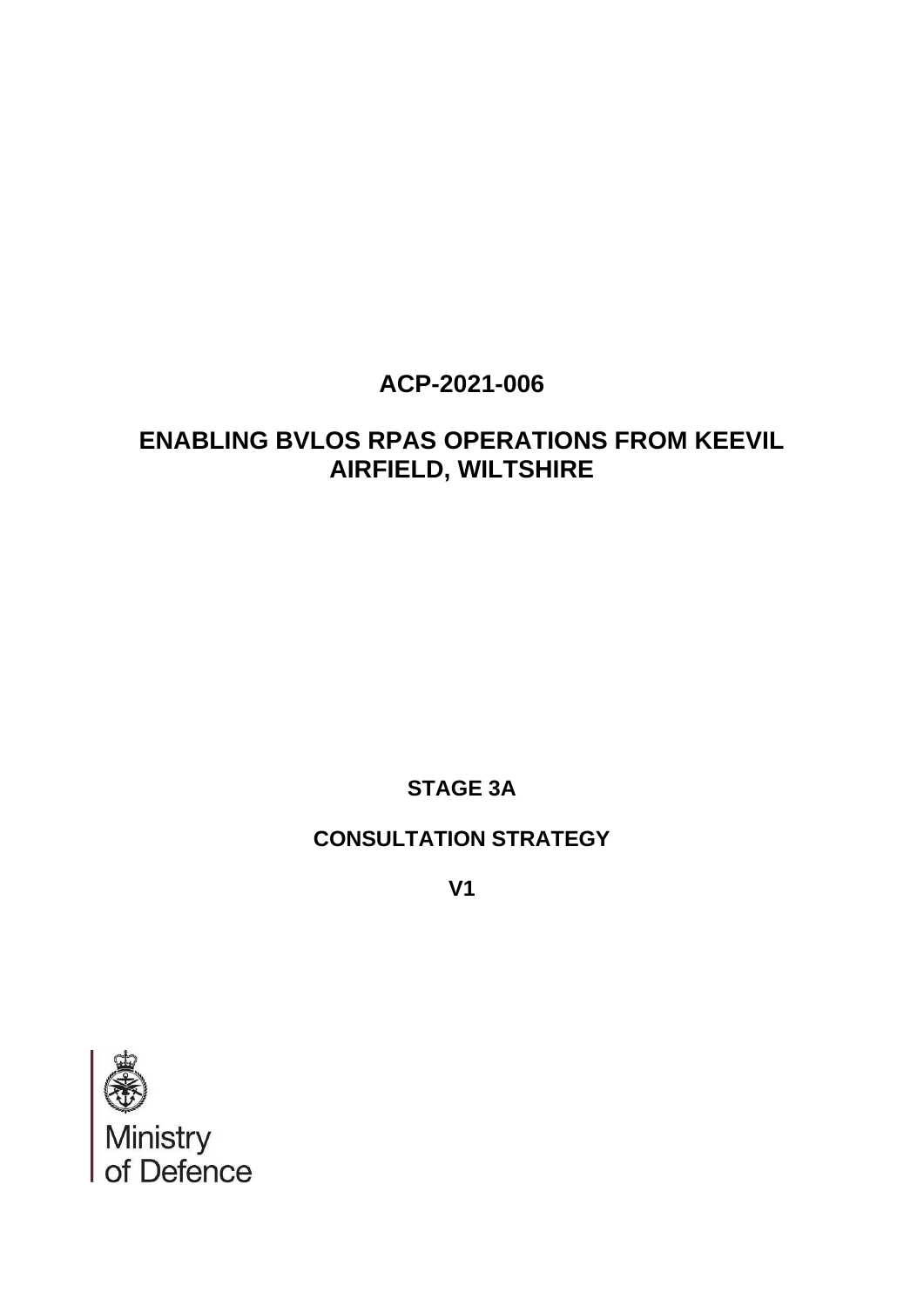### **Responsible Authors of this Document**

The Sponsor for this Airspace Change Proposal is the Ministry of Defence and will be managed under Project LOVERIDGE. The project team is drawn from Joint Helicopter Command, specifically the Watchkeeper Force and 47<sup>th</sup> Regiment Royal Artillery.

Only responsible authors may implement amendments via the Project LOVERIDGE lead. All revisions will be listed and detailed in the table below.

| <b>Revision</b><br><b>Number</b> | <b>Affected Part</b> | <b>Revised By</b>      | <b>Notes</b>                              |
|----------------------------------|----------------------|------------------------|-------------------------------------------|
| Initial Issue 0.1                |                      | Project LOVERIDGE lead |                                           |
| V <sub>0.2</sub>                 | Whole<br>document    | Project LOVERIDGE lead | All parts in red                          |
| V1                               | Whole<br>document    | Project LOVERIDGE lead | Additional<br>amendments post-<br>Gateway |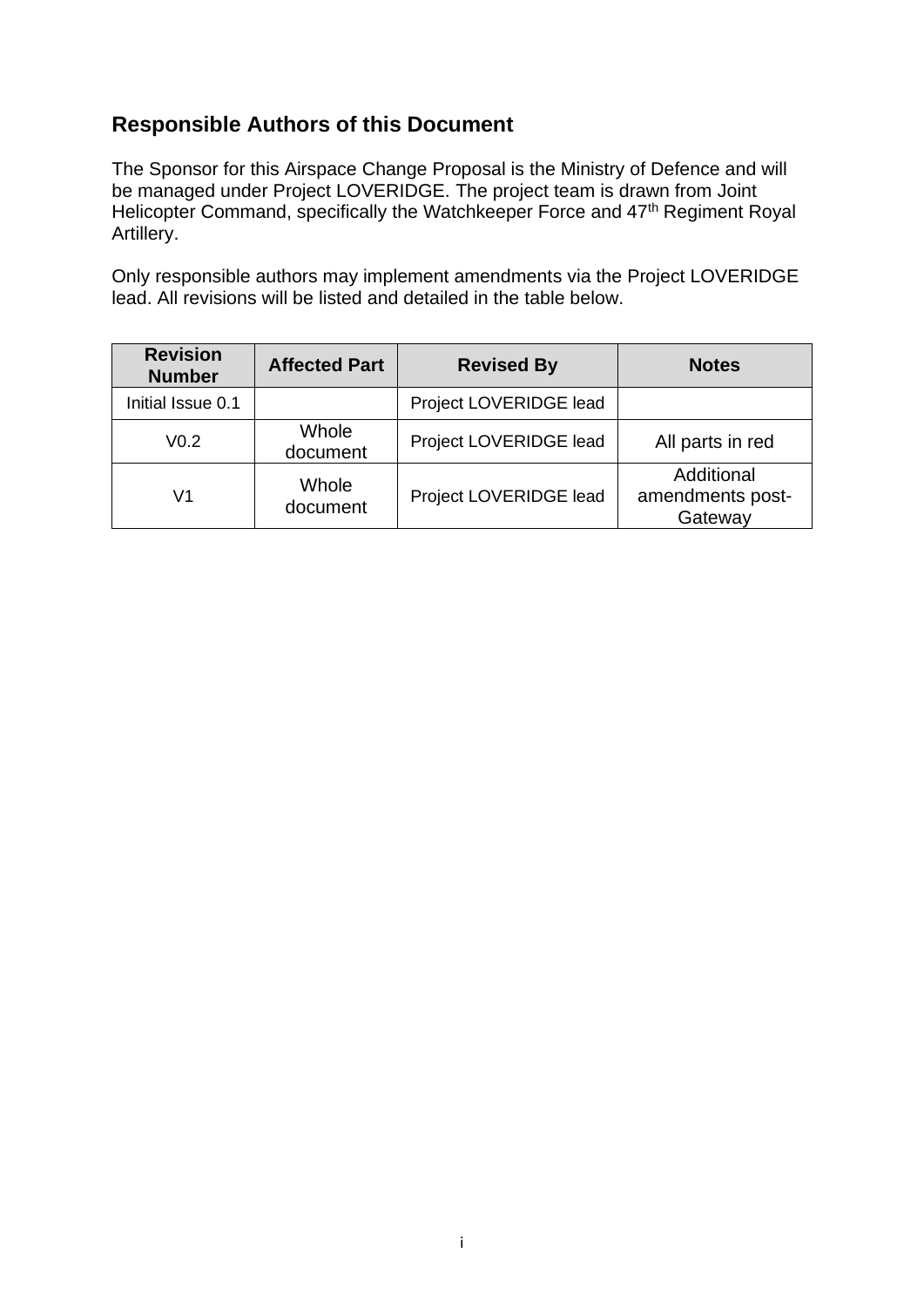## **Contents**

| <b>Introduction</b>                               | $\mathbf{1}$   |
|---------------------------------------------------|----------------|
| <b>Objectives</b>                                 | $\mathbf 1$    |
| Summary of engagement activity undertaken to date | 3              |
| <b>Section 1 - Audience</b>                       |                |
| <b>NATMAC</b>                                     | 4              |
| Local aviation stakeholders                       | $\overline{4}$ |
| Local area stakeholders                           | 5              |
| Internal MOD stakeholders                         | 6              |
| <b>Section 2 - Approach</b>                       |                |
| Notification of consultation                      | $\overline{7}$ |
| Methods of consultation                           | $\overline{7}$ |
| Contingency planning                              | 9              |
| <b>Consultation timeline</b>                      | 9              |
| <b>Section 3 - Material</b>                       | 11             |
| <b>Section 4 - Length of consultation</b>         | 12             |
| <b>Section 5 - Post-consultation</b>              | 12             |
| <b>References</b>                                 |                |
| A. Stage 3 Consultation Document                  |                |
| <b>B. Frequently Asked Questions Document</b>     |                |
|                                                   |                |

C. Stage 3 Electronic Conspicuity Flight Data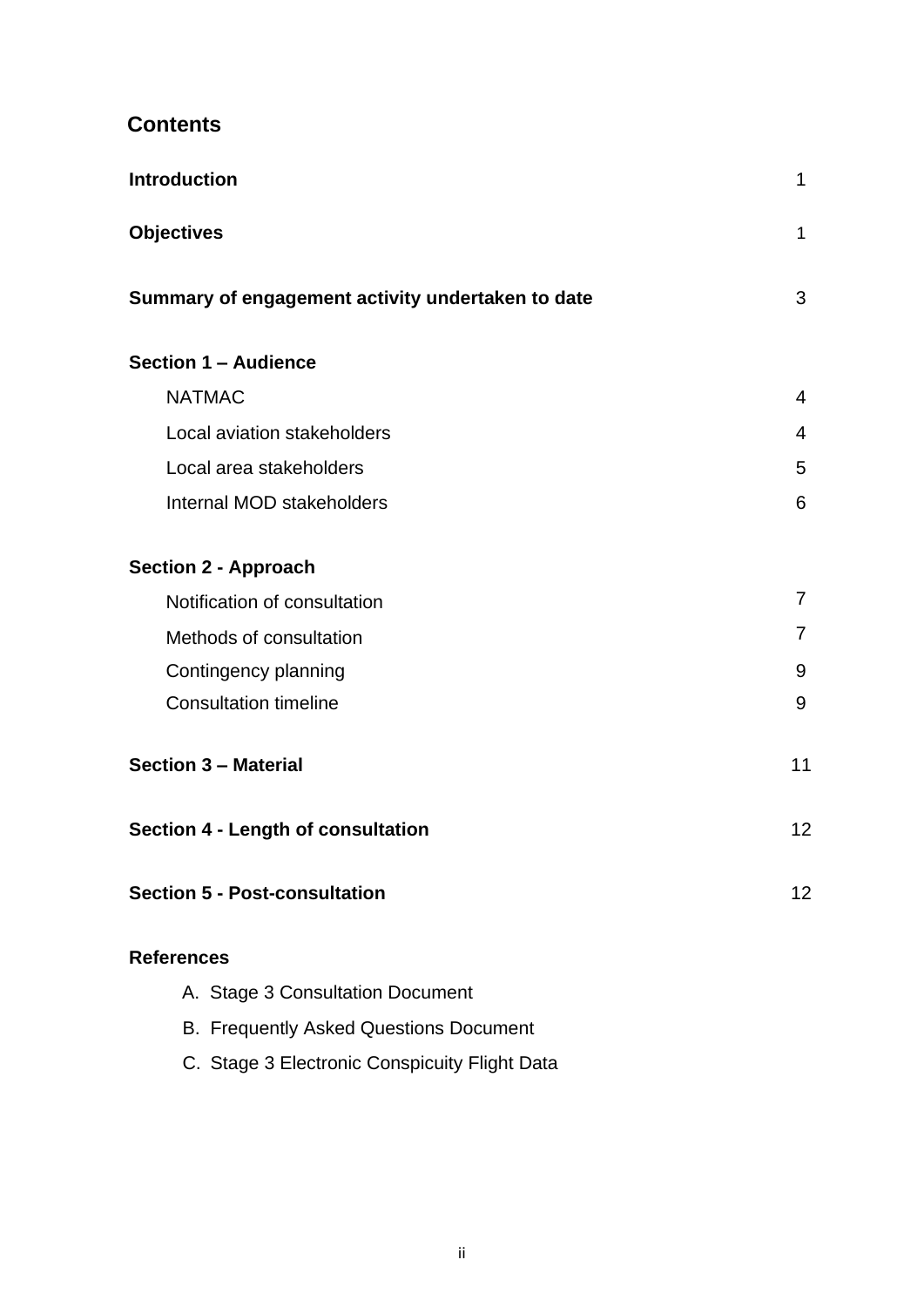### <span id="page-3-0"></span>**Introduction**

0.1 This document forms part of Stage 3 of the Airspace Change Proposal ACP-2021-006, which seeks to enable Beyond Visual Line of Sight (BVLOS) take-off and landing of Remotely Piloted Air System (RPAS) from Keevil Airfield, Wiltshire in order to operate within the extant Danger Area complex over Salisbury Plain Training Area.

0.2 The CAA accepted the Sponsors' submission at the Stage 2 'DEVELOP AND ASSESS' Gateway on 25<sup>th</sup> February 2022 and redacted versions of all submission documentation can be found on the Portal<sup>1</sup>.

0.3 The aim of this document is to demonstrate to the CAA a comprehensive consultation strategy that satisfies the requirement for detailed consultation as part of Stage 3 of the CAP 1616 airspace change process. This consultation strategy forms part of a wider submission that will be sent to the CAA in time for the Stage 3 'CONSULT' Gateway that is planned for 29th April 2022.

0.4 CAP 1616 provides 'best practice consultation principles'<sup>2</sup> and a foundation format for this document. It will include the following chapters:

- **Summary of engagement activity undertaken to date.** This section will summarise all engagement that has been conducted throughout Stage 1 and 2.
- **Audience.** This will outline the stakeholders already identified based on their impact (either positive or negative) or perceived interest in the proposal.
- **Approach.** This will detail the methods the Sponsor will use to inform stakeholders and provide a timeline of consultation activities. It will also outline how the Sponsor will contingency plan for unexpected events.
- **Materials.** This will detail what products will be created to enable stakeholders to provide informed responses. Specifically, it will outline the different materials that are to be developed in order to make the information as assessable to a range of audiences.
- **Length.** This section will propose the start and end of the consultation period.

### **Objectives**

0.5 The objectives of this consultation strategy will be primarily guided by the Gunning Principles. The Gunning Principles are principles that set out the legal expectations surrounding formal consultation. The Cabinet Office Consultation Principles 2018 will also feed into the approach and materials used for this strategy.

0.6 The four Gunning Principles for effective consultation are:

<sup>1</sup> <https://airspacechange.caa.co.uk/PublicProposalArea?pID=341>

<sup>2</sup> CAP 1616 Appendix C, Table C1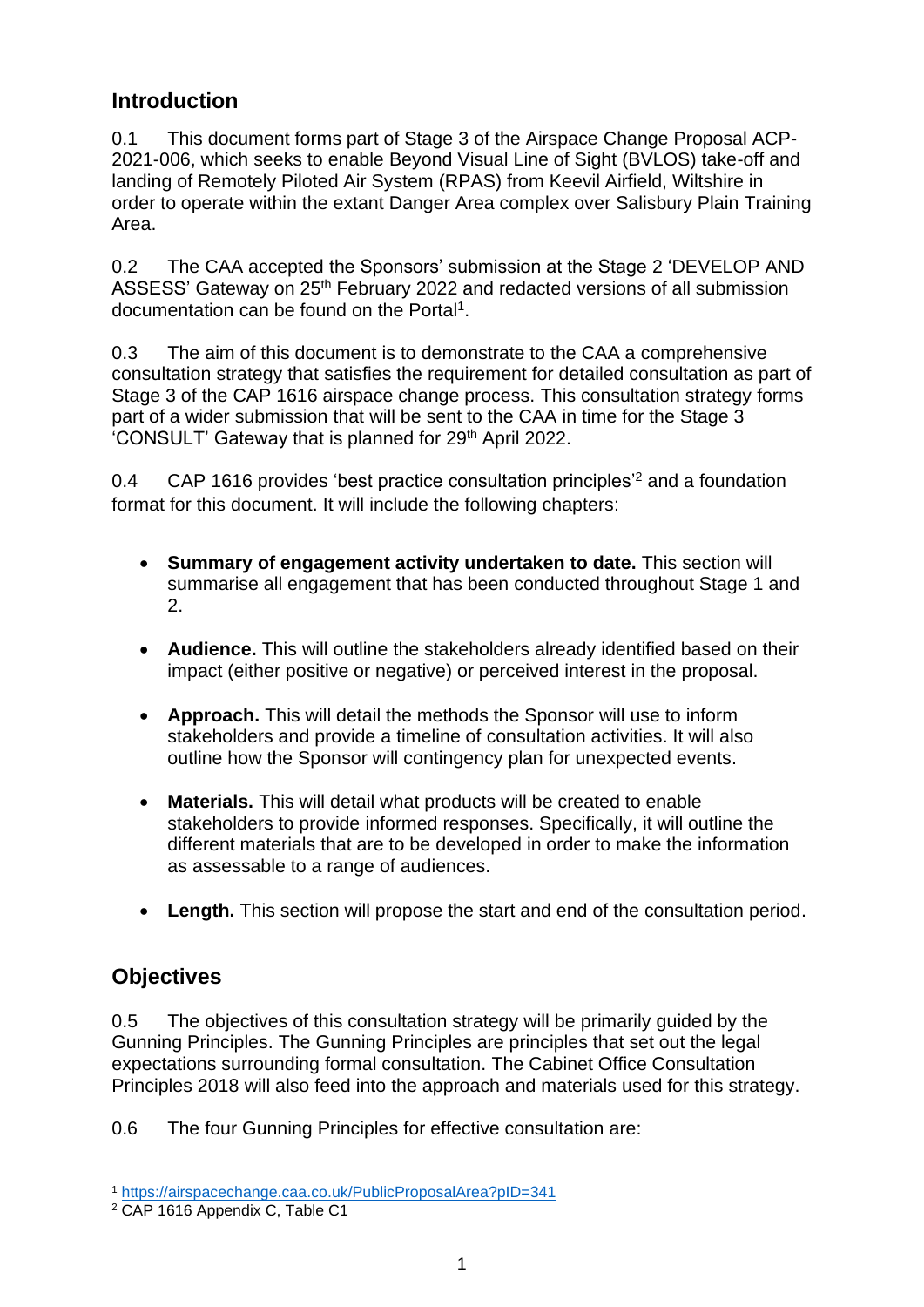- 1. Consultation should occur when proposals are at a formative stage
- 2. The consultation should give sufficient reasons for any proposal to permit intelligent consideration
- 3. The consultation should allow adequate time for consideration and response
- 4. The product of consultation must be conscientiously taken into account.<sup>3</sup>

0.7 The Sponsor is seeking to meet all of these principles when developing the consultation strategy. The MOD is seeking to maintain a dialogue with all stakeholders identified to date whilst ensuring that any new stakeholders are able to fully understand the proposal in order to ensure meaningful feedback is gathered.

0.8 The following high-level objectives will underpin the development of the consultation strategy:

- 1. Material must be as accessible as possible for all types of stakeholder. This includes different types of material as well as different methods of delivery and dissemination (physical or virtual).
- 2. Information is presented in a jargon-free way and is accessible to both aviation professionals and the general public alike.
- 3. Consultation is long enough to ensure that all stakeholders have had a chance to respond. This is particularly pertinent for organisations who may meet irregularly and will not be able to respond quickly.

0.9 These principles will ensure that consultation is thorough, reaches the correct audience and employs the correct methods of consultation to generate valuable contributions that will aid in the development of the proposal.

0.10 Additionally, the Sponsor has used the most up-to-date and credible data available within the consultation documentation. This includes open source electronic conspicuity data<sup>4</sup> and the latest CAA aeronautical charts.

<sup>3</sup> CAP 1616 p181 para C31

<sup>4</sup> See Ref C for details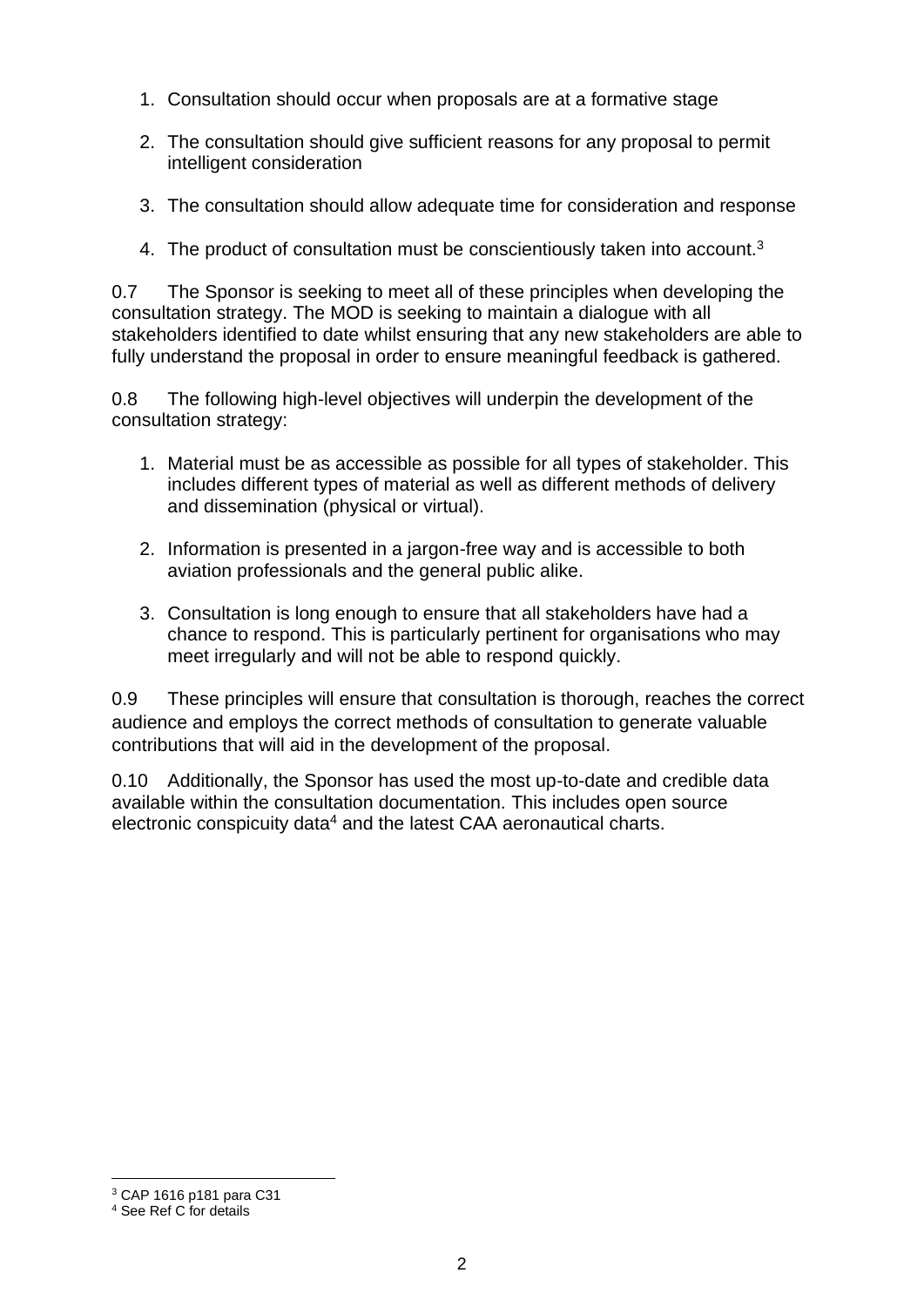# **Summary of Engagement Activity Undertaken to Date**

0.11 Engagement has been undertaken throughout Stage 1 and 2 of this ACP. The table below summarises the activity to date. Each document referenced can be found by clicking on the appropriate hyperlink:

| <b>ACP</b><br><b>Stage</b> | <b>Engagement Activity Summary</b>                                                                                                                                                                                                                                                                                                                                                                            |
|----------------------------|---------------------------------------------------------------------------------------------------------------------------------------------------------------------------------------------------------------------------------------------------------------------------------------------------------------------------------------------------------------------------------------------------------------|
| 1A                         | A STATEMENT OF NEED (SoN) was submitted to the CAA and uploaded<br>to the Portal. The SoN articulates the requirement to facilitate BVLOS<br>RPAS operation from Keevil and was repeated on documents in Stage 2<br>to ensure any new stakeholders were made aware.                                                                                                                                           |
|                            | The minutes of the <b>ASSESSMENT MEETING</b> between the Sponsor and<br>the CAA were uploaded to the Portal. The assessment meeting is to allow<br>the Sponsor and CAA to discuss the SoN and consider whether or not the<br>proposal falls within the CAP 1616 formal airspace change process.                                                                                                               |
| 1B                         | Stage 1B saw the Sponsor propose and then engage on a set of <b>DESIGN</b><br><b>PRINCIPLES</b> (DPs). The purpose of the DPs are to agree a criteria that<br>airspace design options must be judged against. The draft DPs were sent<br>to stakeholders and feedback sought.                                                                                                                                 |
|                            | A total of 16 responses were received. As a result of feedback two DPs<br>were modified and one other added.                                                                                                                                                                                                                                                                                                  |
| 2A                         | Stage 2A saw the development and assessment of several airspace<br>change options. Engagement was sought on the initial options in the<br>OPTIONS DEVELOPMENT documentation which was sent to<br>stakeholders for comment. An ENGAGEMENT METHODOLOGY<br>document was also included outlining the engagement methods,<br>stakeholder identification and justification for a proportional engagement<br>period. |
|                            | A total of 22 responses were received.                                                                                                                                                                                                                                                                                                                                                                        |
|                            | As part of Stage 2 several meetings were held between the Sponsor and<br>various stakeholders including a virtual meeting with the British Gliding<br>Association and a face-to-face meeting with a local GA pilot.                                                                                                                                                                                           |
|                            | Additionally, all options developed were then qualitatively assessed in the<br><b>DESIGN PRINCIPLE EVALUATION which was uploaded to the Portal</b><br>before commencement of Stage 2B.                                                                                                                                                                                                                        |
| 2B                         | As part of Stage 2B the Sponsor compiled a document set that formed<br>part of the <b>INITIAL OPTIONS APPRAISAL</b> . This included an<br>Environmental Assessment and Safety Assessment. This appraisal then<br>assessed the different airspace options against a baseline 'do nothing'<br>situation and outlined the relative differences in impact on each option<br>(both positive and negative).         |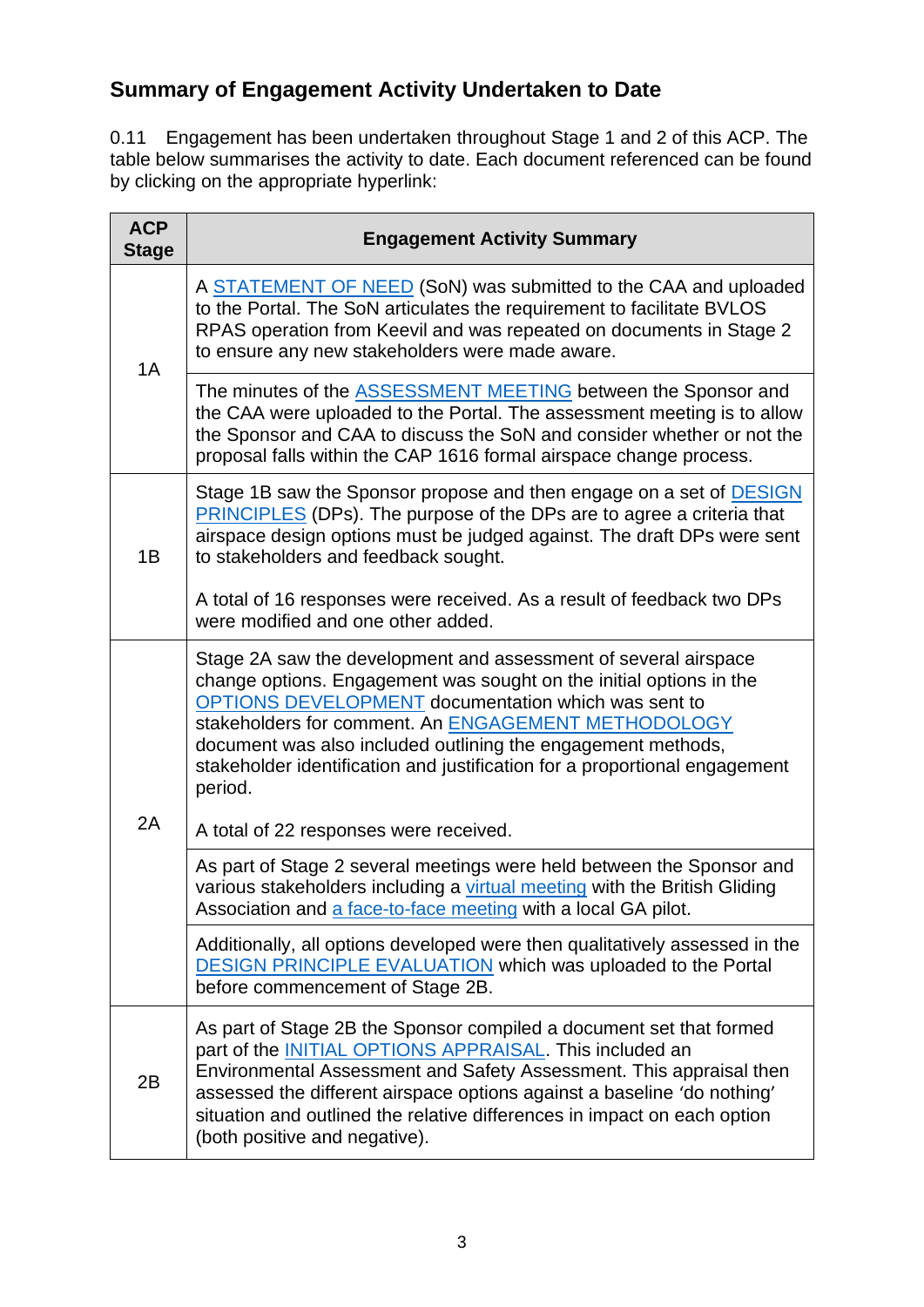# **Section 1 - Audience**

1.1 A comprehensive list of stakeholders were identified at Stage 1 of the ACP. As the ACP has progressed a number of other aviation and local community stakeholders have been added. The Sponsor intends to conduct consultation primarily with this set of stakeholders. This list is the most up-to-date available and has been expanded at each stage as new stakeholders have been identified.

1.2 Additionally, the Sponsor will conduct wider consultation with the general public, principally through the use of Citizen Space and the CAA Airspace Change Portal as well as physical roadshows. Further detail can be found in Section 2.

1.3 Stakeholders have been broken down into the following groups below:

**1.3.1 NATMAC.** NATMAC *'assists the Safety and Airspace Regulation Group (SARG) in the development of airspace policies, configurations and procedures in order that due attention is given to the diverse requirements of all users of United Kingdom airspace, civil and military'.* As a non-statutory advisory body sponsored by SARG, the National Air Traffic Management Committee will be consulted in order for views at a national level to be captured. Additionally, there was an assumption that NATMAC organisations, as national over-arching bodies, would cascade information to representatives at an appropriate level as they saw fit.

| <b>NATMAC Stakeholders</b>                                                          |                                                                                                                 |                                                          |  |
|-------------------------------------------------------------------------------------|-----------------------------------------------------------------------------------------------------------------|----------------------------------------------------------|--|
| <b>Aircraft Owners and Pilots</b><br>Association (AOPA)                             | <b>British Gliding Association</b><br>(BGA)                                                                     | <b>General Aviation Alliance</b><br>(GAA)                |  |
| Airspace Change<br>Organising Group (ACOG)                                          | <b>British Gliding Association</b><br><b>National Airspace</b><br>Committee                                     | <b>Helicopter Club of Great</b><br><b>Britain (HCGB)</b> |  |
| Airspace4All                                                                        | British Hang Gliding and<br><b>Paragliding Association</b><br>(BHPA)                                            | <b>Light Aircraft Association</b><br>(LAA)               |  |
| <b>Association of Remotely</b><br><b>Piloted Air Systems</b><br>(ARPAS-UK)          | <b>British Helicopter</b><br>Association (BHA)                                                                  | <b>National Air Traffic Service</b><br>(NATS)            |  |
| <b>Aviation Environment</b><br>Federation (AEF)                                     | <b>British Microlight Aircraft</b><br>Association (BMAA) /<br><b>General Aviation Safety</b><br>Council (GASCo) | <b>National Police Air Service</b><br>(NPAS)             |  |
| <b>British Airline Pilot</b><br><b>Association (BALPA)</b>                          | <b>British Model Flying</b><br><b>Association (BMFA)</b>                                                        | PPL/IR (Europe)                                          |  |
| <b>British Balloon and Airship</b><br>Club                                          | <b>British Skydiving</b>                                                                                        | UK Airprox Board (UKAB)                                  |  |
| <b>British Business and</b><br><b>General Aviation</b><br><b>Association (BBGA)</b> | Drone Major                                                                                                     | <b>UK Flight Safety Committee</b><br>(UKFSC)             |  |

**1.3.2 Local Aviation Stakeholders.** Whilst the RPAS operating area between Keevil and Salisbury Plain is relatively concentrated it is recognised that the proposed ACP has the potential to affect wider air users from across the region. For this reason, the MOD expanded its catchment area to an area of approximately 30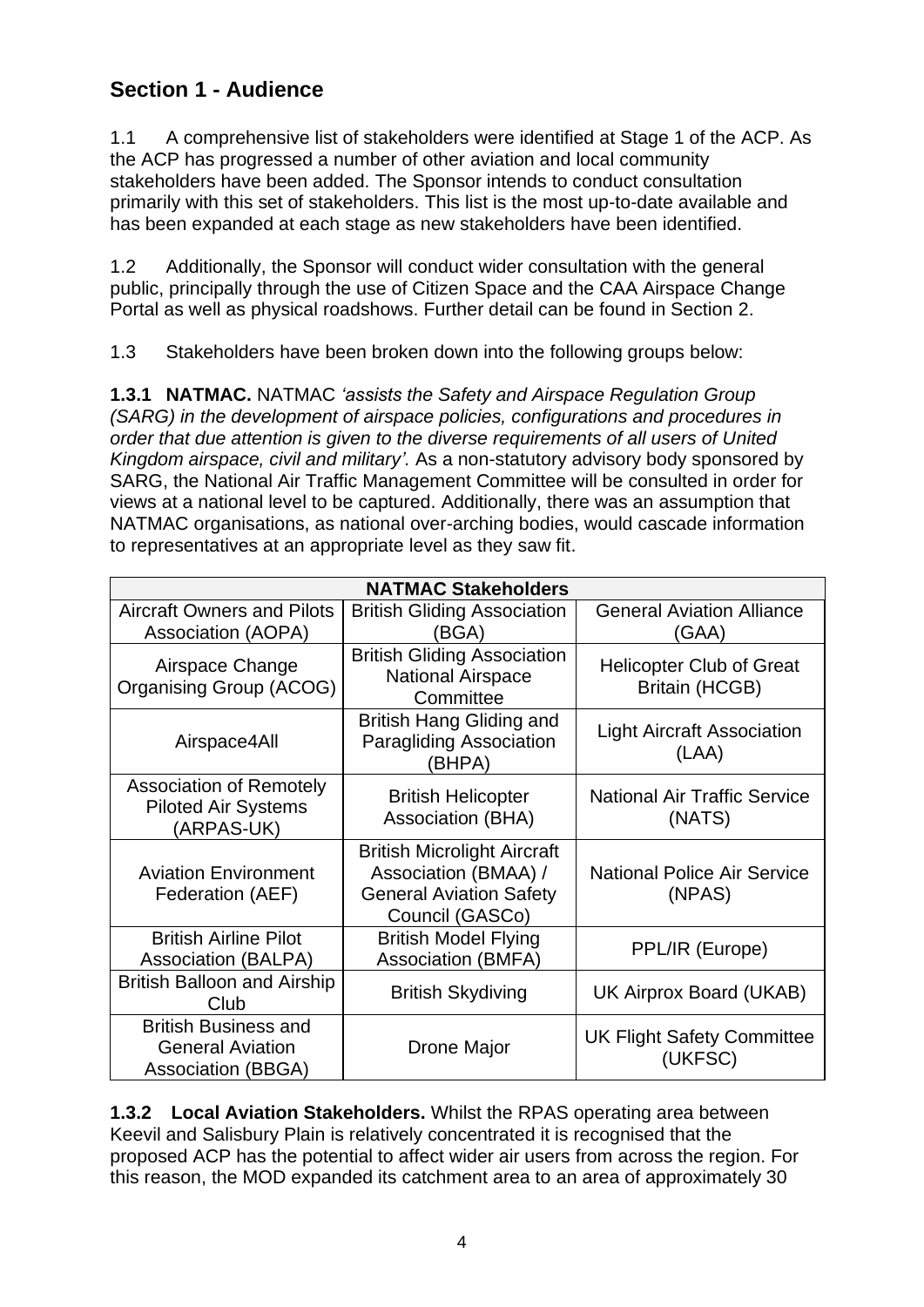NM from Keevil itself. Stakeholders were identified through scrutiny of aeronautical charts who were then contacted directly.

Local aviation stakeholders were also asked to recommend further aviation stakeholders that they believed would be affected by this ACP or have an interest in its development.

| <b>Local Aviation Stakeholders</b>                           |                                                      |                                                     |  |
|--------------------------------------------------------------|------------------------------------------------------|-----------------------------------------------------|--|
| Avon Hang Gliding and                                        | <b>Dorset and Somerset Air</b>                       | Rivar Hall Gliding Site /                           |  |
| <b>Paragliding Club</b>                                      | Ambulance                                            | <b>Shalbourne Gliding</b>                           |  |
| Bath, Wilts and North                                        | Draycot Aerodrome,                                   | Mr Rob O'Dare - SATCO                               |  |
| <b>Dorset Gliding Club</b>                                   | Swindon                                              | <b>Bristol Airport</b>                              |  |
| <b>Bowerchalke Airfield</b>                                  | <b>HeliAir Thruxton</b>                              | Mr Thomas Dove - GA<br>pilot                        |  |
| <b>Bristol Airport</b>                                       | Henstridge Airfield                                  | <b>Wadswick Airfield</b>                            |  |
| <b>Bristol and</b><br><b>Gloucestershire Gliding</b><br>Club | Kemble (Cotswold) Airport                            | <b>Wessex Model Flying</b><br>Club                  |  |
| <b>Brown Shutters Farm</b><br>Airfield                       | Lydeway Field, Devizes                               | Western Air (Thruxton) /<br><b>Vantage Aviation</b> |  |
| <b>Charlton Park Airfield</b>                                | Manor Farm Airfield,<br>Pewsey                       | White Ox Mead Airfield                              |  |
| <b>Clench Common</b><br><b>Microlight Site</b>               | <b>Membury Airfield</b>                              | <b>Wiltshire Air Ambulance</b>                      |  |
| <b>Compton Abbas Airfield</b>                                | Mr Mervyn White $-$<br><b>Edington Hill Airstrip</b> | Wing Farm Microlight Site                           |  |
| <b>Cotswold Gliding Club</b>                                 | Mr Robert Wendes - GA<br>pilot                       | <b>Yatesbury Microlight Site</b>                    |  |
| Devizes (Coate) Airfield                                     | <b>Oaksey Park Airfield</b>                          |                                                     |  |
| Devizes (Urchfont) Airfield                                  | Mr Peter Gale - Edington<br><b>Hill Airstrip</b>     |                                                     |  |

**1.3.3 Local Area Stakeholders.** Local authority engagement was carried out at both a County and a Parish level. This was primarily due to the location of the airfield being adjacent to several Parishes and that relationships were already established after the previous engagement from the Temporary Danger Area of Spring 2021<sup>5</sup>. Local environmental stakeholders were added after feedback from Stage 1. Additionally, local MP engagement has commenced formally through the MOD via a ministerial submission informing three local MPs.

It is anticipated that this stakeholder group will be widely extended during consultation as a result of the direct methods of consultation that are planned.

| <b>Local Area Stakeholders</b>                         |                              |                                 |  |
|--------------------------------------------------------|------------------------------|---------------------------------|--|
| <b>Aviation Environment</b>                            | Friends of Steeple Ashton    | Mr Stephen Lawton -             |  |
| Federation                                             |                              | local Coulston resident         |  |
| Cllr Jonathon Seed -                                   |                              | <b>Wiltshire County Council</b> |  |
| <b>Councillor for Melksham</b><br>Without West & Rural | <b>Keevil Parish Council</b> | <b>Environmental Health</b>     |  |

<sup>5</sup> ACP-2020-047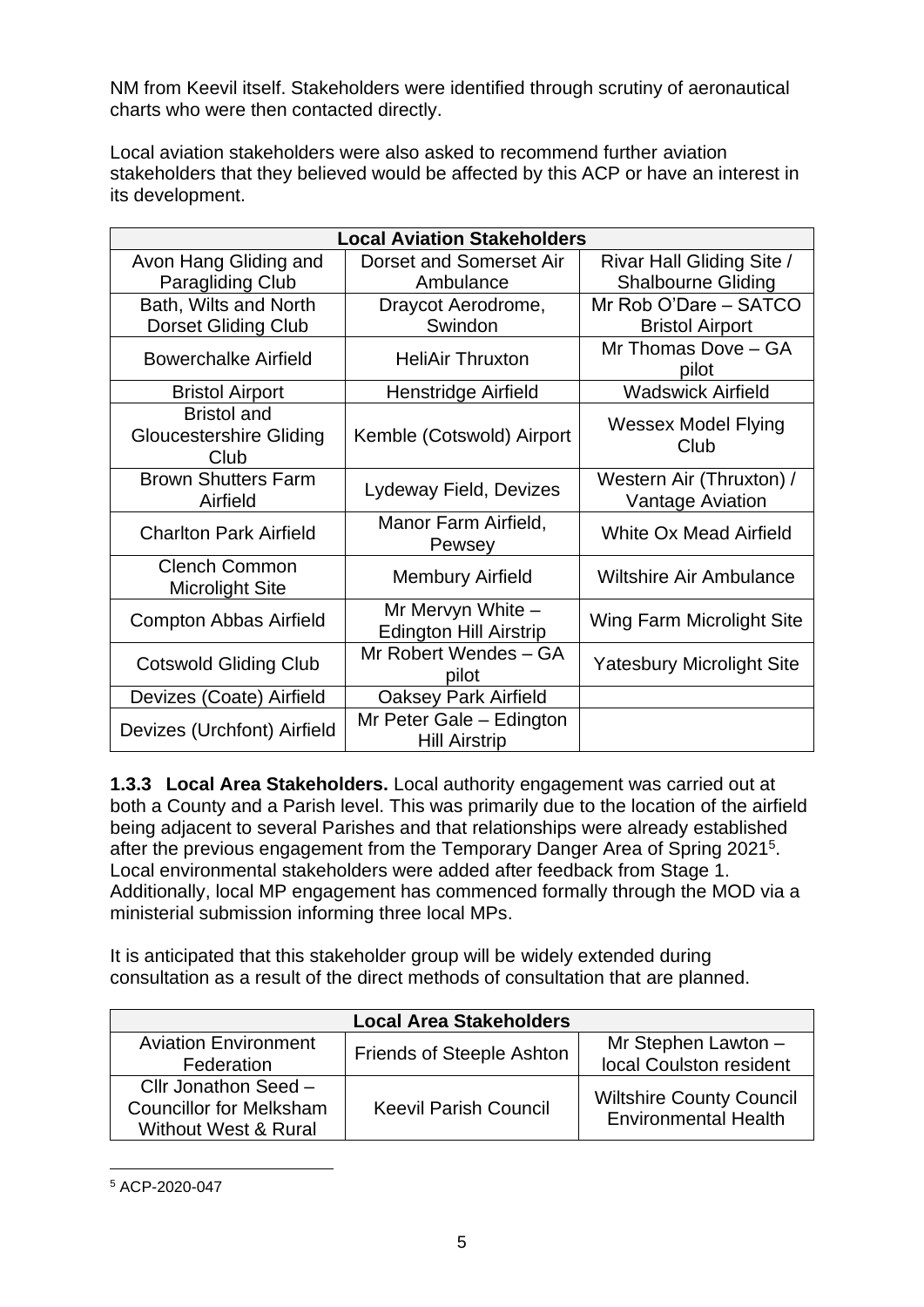| <b>Coulston Parish Council</b> | Natural England                         |  |
|--------------------------------|-----------------------------------------|--|
| <b>Edington Parish Council</b> | <b>Steeple Ashton Parish</b><br>Council |  |

**1.3.4 Internal MOD stakeholders.** MOD stakeholders were identified by Defence Airspace and Air Traffic Management (DAATM) through the Military Airspace Users Working Group (MAUWG) contact list.

| <b>MOD Stakeholders (*via DAATM)</b>                             |                                              |                                    |  |
|------------------------------------------------------------------|----------------------------------------------|------------------------------------|--|
| 2 Group DAAM*                                                    | HQ 1 Group*                                  | <b>MOD Boscombe Down*</b>          |  |
| Army Aviation Centre,<br>Middle Wallop*                          | HQ 2 Group*                                  | <b>RAF Brize Norton*</b>           |  |
| Army Flying Association,<br>Middle Wallop                        | HQ 22 Group*                                 | <b>RNAS Yeovilton*</b>             |  |
| Army Gliding Club,<br>Wyvern                                     | Joint Helicopter Command<br>(JHC)*           | Salisbury Plain Air<br>Operations* |  |
| <b>Bannerdown Gliding Club</b>                                   | <b>Military Airspace</b><br>Management Cell* | USAF Europe*                       |  |
| Defence Airspace and Air<br><b>Traffic Management</b><br>(DAATM) | <b>Military Aviation Authority</b><br>(MAA)  |                                    |  |

**1.3.5 Members of Parliament.** Keevil sits adjacent to three constituencies and as such a ministerial submission has been sent from the MOD in order to inform the following Members of Parliament of the proposal:

Rt Hon Dr A Murrison MP - Member of Parliament for South West Wiltshire Ms M Donelan MP - Member of Parliament for Chippenham Mr D R Kruger MBE MP - Member of Parliament for Devizes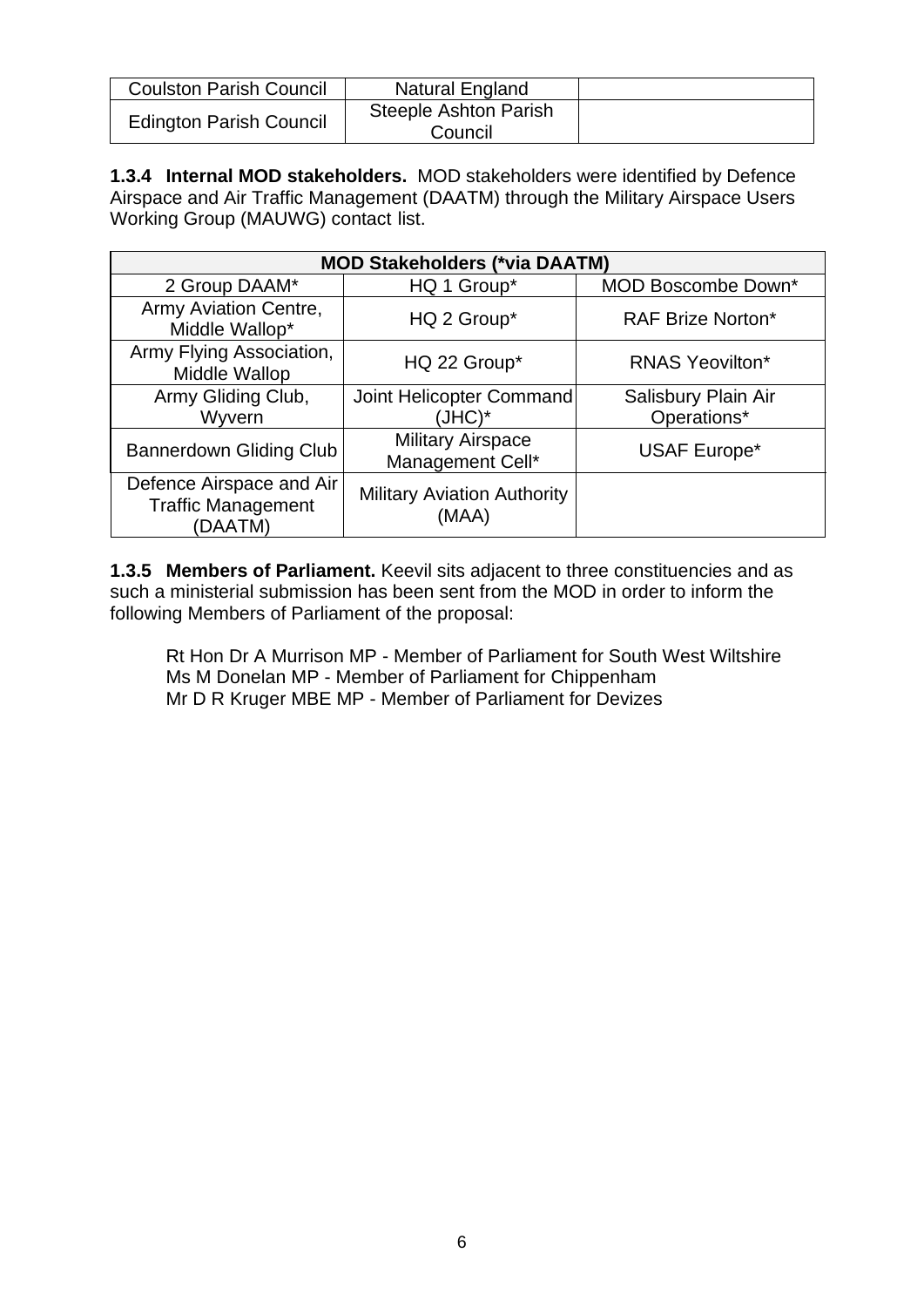# **Section 2 – Approach**

#### **Notification of consultation**

2.1 The overarching aim of the Sponsor is to ensure that all impacted stakeholders are able to suitably participate in consultation. Notification of consultation will be varied, utilising various electronic means as well as physical publications, in order to reach a maximum number of potentially interested parties (including those without internet access). This broad approach of notification aims to meet the intent of CAP 1616 and the requirement to include seldom-heard groups in consultation<sup>6</sup>.

2.2 The following methods of notification will be applied:

2.2.1 Existing stakeholders will be notified of consultation via **email** following a successful CONSULT gateway. This email will inform stakeholders of the consultation material, start and finish dates as well as the methods of responding.

Additionally, reminders emails will be sent to existing stakeholders two weeks prior to the consultation end date.

2.2.2 In order to generate wider awareness official unit **social media** outlets (Facebook, Twitter and Instagram) will be used to provide detail on the consultation and link the Portal and Citizen Space should followers wish to find out more information.

Further advertisement via social media will be posted two weeks before the end of the consultation period.

2.2.3 Notification in **local parish newsletters**, including:

- Steeple Ashton
- Keevil
- Edington
- Coulston

2.2.4 Notification within the Wiltshire Times **newspaper**.

#### **Methods of consultation**

2.3 As a Level M1 change the Sponsor will consult with a variety of stakeholders, including local communities. The consultation strategy will therefore employ a variety of consultation methods with stakeholders. This will include:

**2.3.1 Online consultation.** This will be the primary consultation method. Targeted emails, social media and written publications will all direct stakeholders to the Citizen Space portal in order to read the consultation material and respond.

<sup>6</sup> CAP 1616 p49 para 167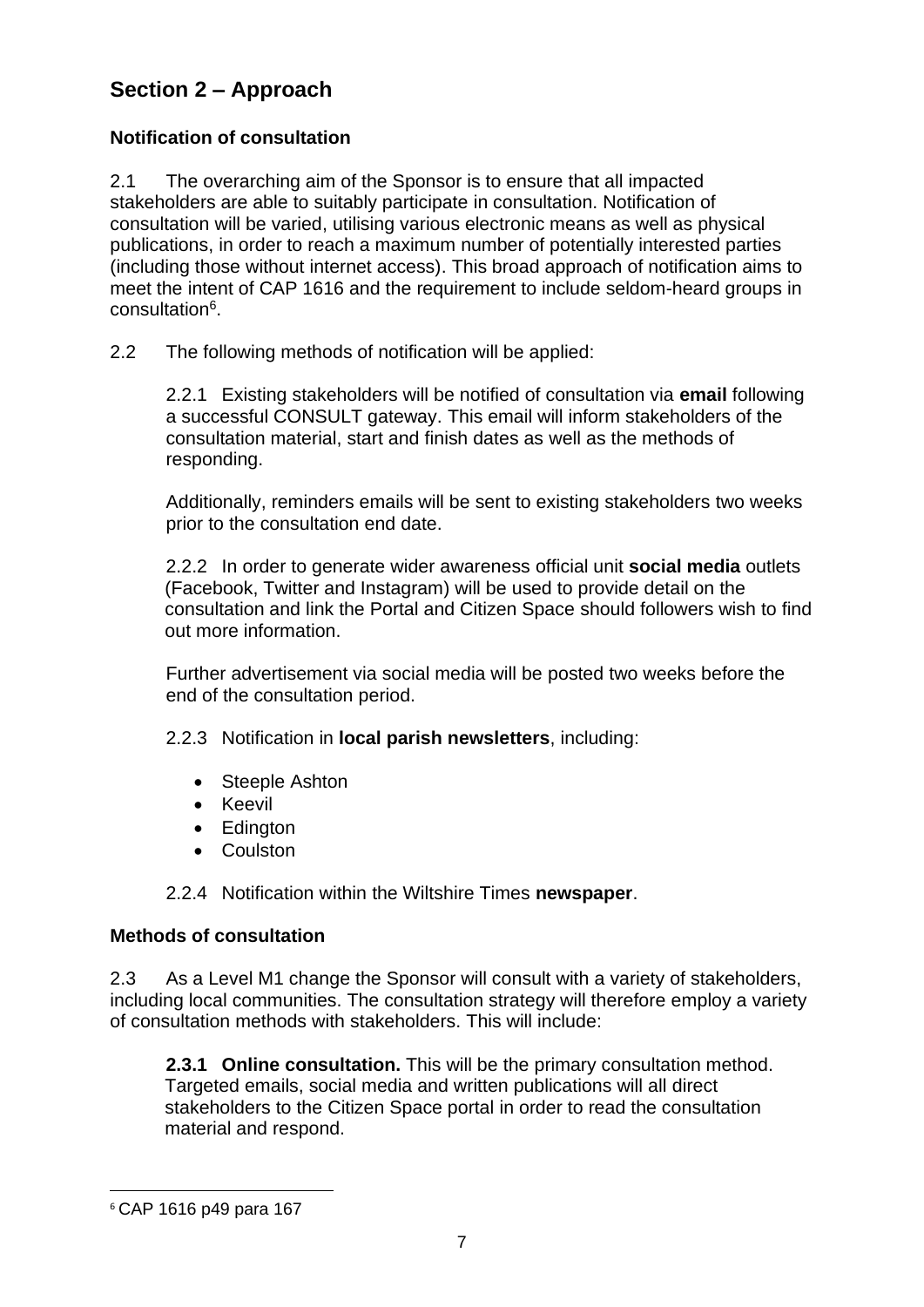**2.3.2 Physical consultation.** Public meetings will be held to enable consultation primarily with local communities as well as stakeholders without an ability to access the online material. A number of roadshows will be planned throughout the consultation period in various locations. Feedback will still be requested formally via Citizen Space however hard copies of the consultation documentation and feedback survey will be provided for those unable to submit a response via Citizen Space. Hard copies will be attached as Annex A to the main Consultation document. Methods of requesting hard copies are outlined in para 3.5. The following physical events are planned:

- 2 x local community roadshows to be held in at the Steeple Ashton Village Hall near to the airfield.
- 1 x ACP open day to be held at Horne Barracks, Larkhill, Wiltshire.
- 1 x attendance at Keevil Annual Parish Meeting (at Parish Council's request).
- 1 x brief to the local gliding community (location TBC but planned to be at a local gliding club). A brief directly to the gliding community has been planned as a result of their proactive engagement and feedback so far and the potential impact on their operations.
- Meeting with the Wiltshire Air Ambulance.

**2.3.3 Virtual consultation.** A number of virtual meetings will be held throughout the consultation period. This is aimed primarily at aviation stakeholders and NATMAC organisations not geographically close the Keevil therefore unable to make any physical events.

2.4 Consultation responses will be encouraged through the Citizen Space portal however the following methods of submitting responses will also be offered.

Email (having completed the response form attached to the consultation document): [47RA-Project-LOVERIDGE@mod.gov.uk](mailto:47RA-Project-LOVERIDGE@mod.gov.uk)

Letter (hard copy feedback forms available at all public meetings or via Post at request):

> FAO Project LOVERIDGE lead Regimental Operations Officer 47<sup>th</sup> Regiment Royal Artillery Horne Barracks LARKHILL **Wiltshire** SP4 8QE

**2.5 Method of publicising events.** As the primary consultation method details for all events, including how to express interest and book a place (where applicable), will be found on Citizen Space. There is no limit to attendance of virtual events. Links will be published on Citizen Space to join the meeting on the dates published. All event details will also be outlined in the launch email which will allow national bodies and local authorities to disseminate details as necessary. Additionally, unit social media will be utilised to publicise events, including details on how to attend.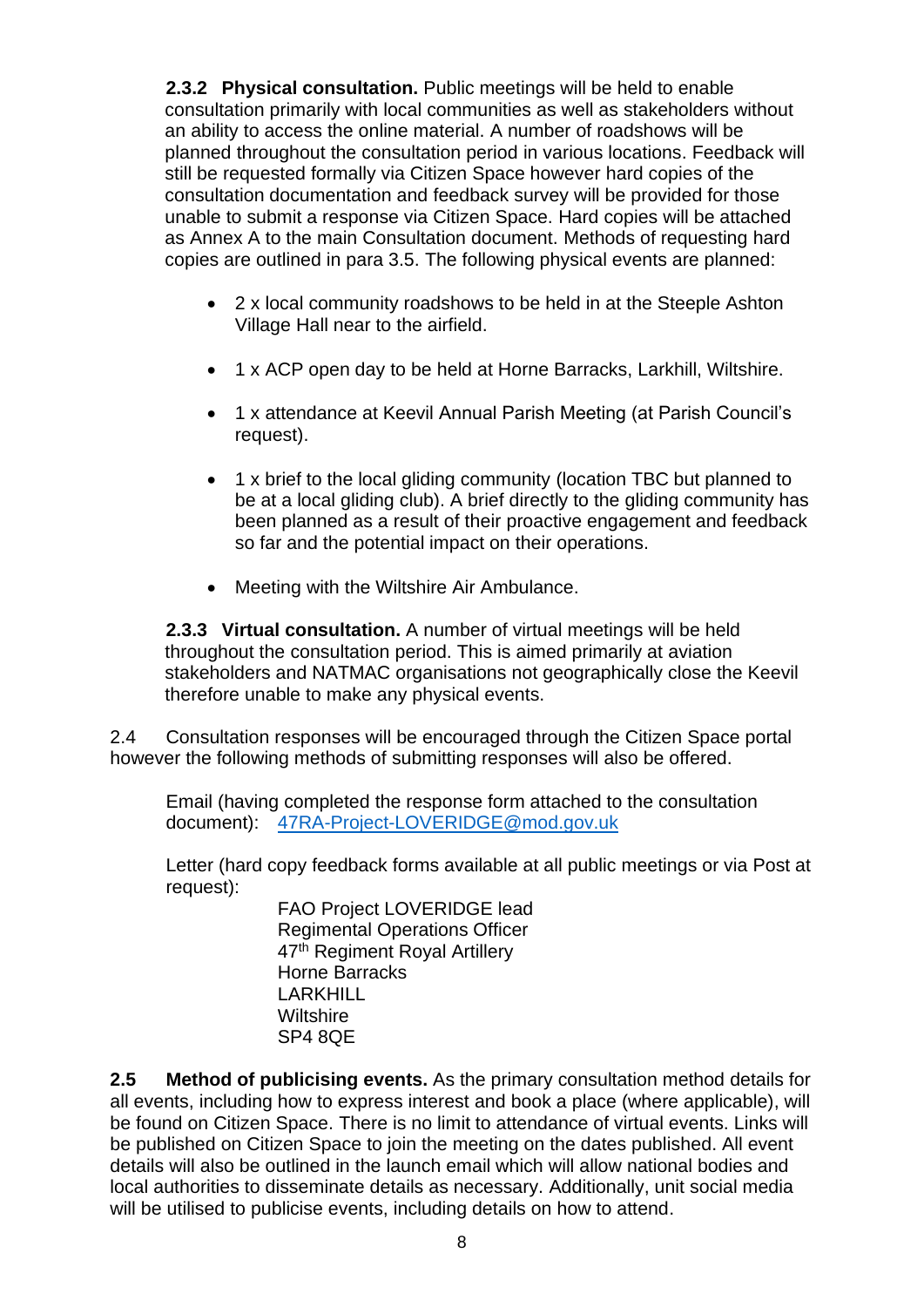2.6 A limited amount of spaces will be available for the ACP Open Day in Larkhill. Expression of interest will be via email (as explained in the launch email and on Citizen Space) where additional details will be requested for security purposes.

### **Contingency planning**

2.7 The predominant contingency to plan against is a resurgence in COVID-19. With recent relaxation in the rules and abolition of laws surrounding the pandemic it is hoped that the consultation will receive significantly more uptake by planning physical consultation.

2.8 However, should COVID-19 become a factor and limit the planned physical events the virtual and online consultation will become the primary method of consultation. In this event the Sponsor will replace any planned physical events with a virtual one. It is recognised that any future COVID restriction limiting physical contact will result in a deterioration in the ability for stakeholders with no internet access to be consulted. However, this can be mitigated provided that consultation with Parish councils can still occur in order for them to represent the views of their community.

2.9 Should it be deemed that the consultation has either not provided the Sponsor with appropriate material or stakeholders sufficient opportunity to respond a contingency plan will be enacted to extend the consultation period and conduct additional events in order to generate the required feedback. This plan will be enacted in consultation with the CAA.

2.10 Any unexpected events or challenges throughout the consultation period will also lead to an extended consultation period to facilitate additional physical or virtual events.

#### **Consultation Timeline**

2.11 The consultation timeline can be found below. Dates are based on the proposed start-date of **Wednesday 1st June**. Events have been planned to ensure stakeholders have sufficient time to receive and, if necessary, promulgate material to others before commencing direct consultation – both physical and virtual.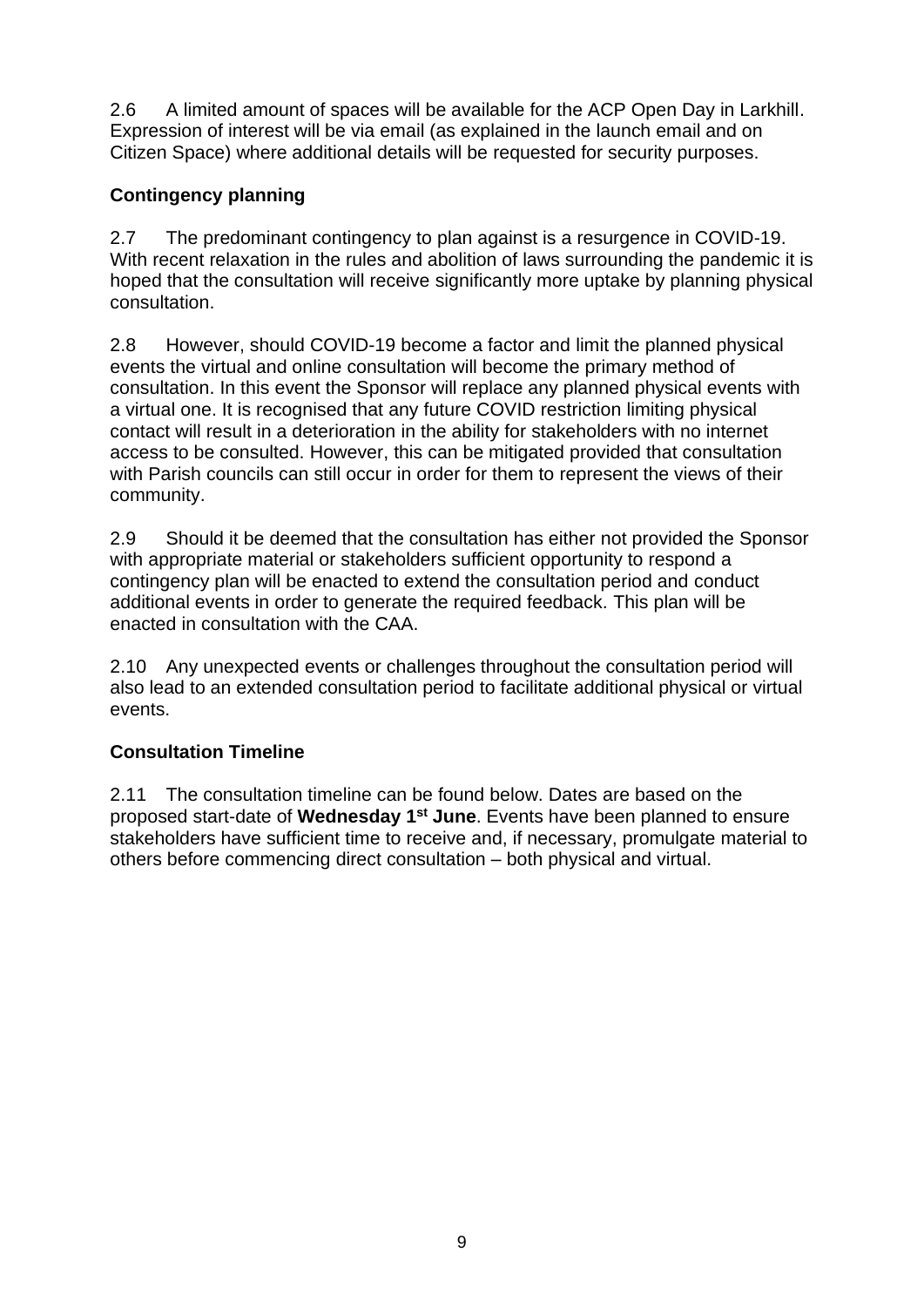#### **Consultation Timeline**

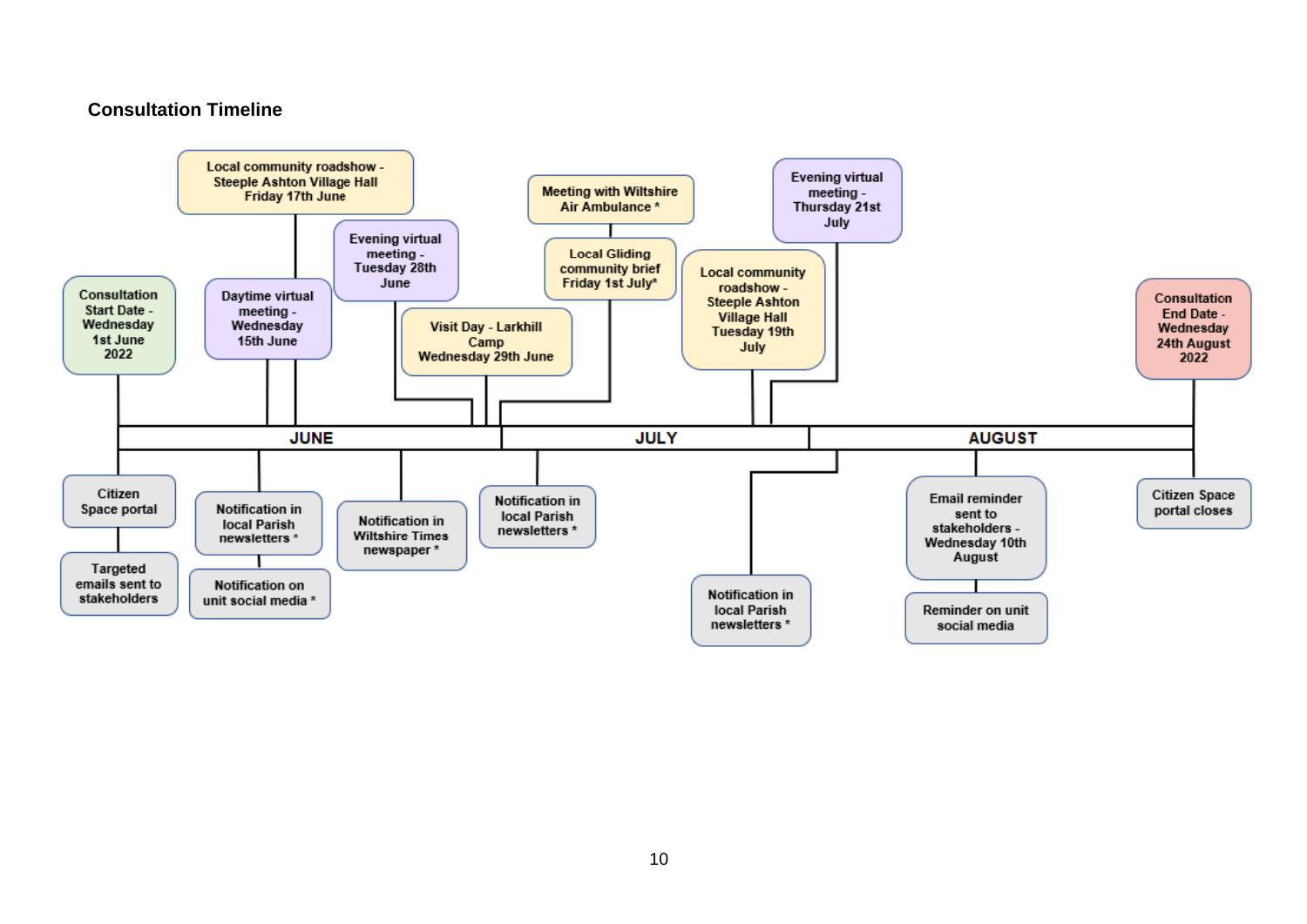## **Section 3 - Material**

#### **Consultation Documentation**

- 3.1 The following documentation will be presented for stakeholders to read:
	- **Frequently Asked Questions.** The FAQ section will aim to answer both aviation-specific questions as well as address general themes received during previous engagement. This will be a separate document that will be updated as required throughout the consultation period should trends begin to develop with feedback questions. This will be updated via Citizen Space.
	- **Consultation Document.** The main document will provide a more comprehensive breakdown of each airspace option as well as background information on the ACP. It will also include a glossary of terms.
	- **Full Options Appraisal (FOA).** As part of the Stage 3 gateway the Sponsor will produce a FOA. This will be available for consultees to read should they wish to read more technical detail.

#### **Online Portal**

3.2 Citizen Space will be the primary method of providing online material to stakeholders. It will host all material outlined above and include an online feedback form. It will also provide a link to the CAA Airspace Change Portal to allow stakeholders to refer to Stage 1 and 2 documentation.

#### **Physical Material**

3.3 Physical briefings will be conducted with a PowerPoint presentation.

3.4 Hard copies of all consultation documentation will be available by request for stakeholders unable to access the online material. All documentation will include a hard copy of the feedback form and can be returned by post to the address outlined at para 2.4.

3.5 Requests for hard copies are to be made via the Project LOVERIDGE email address or by post. Hard copies will then be sent by post. The process for requesting hard copies will be outlined in the launch email.